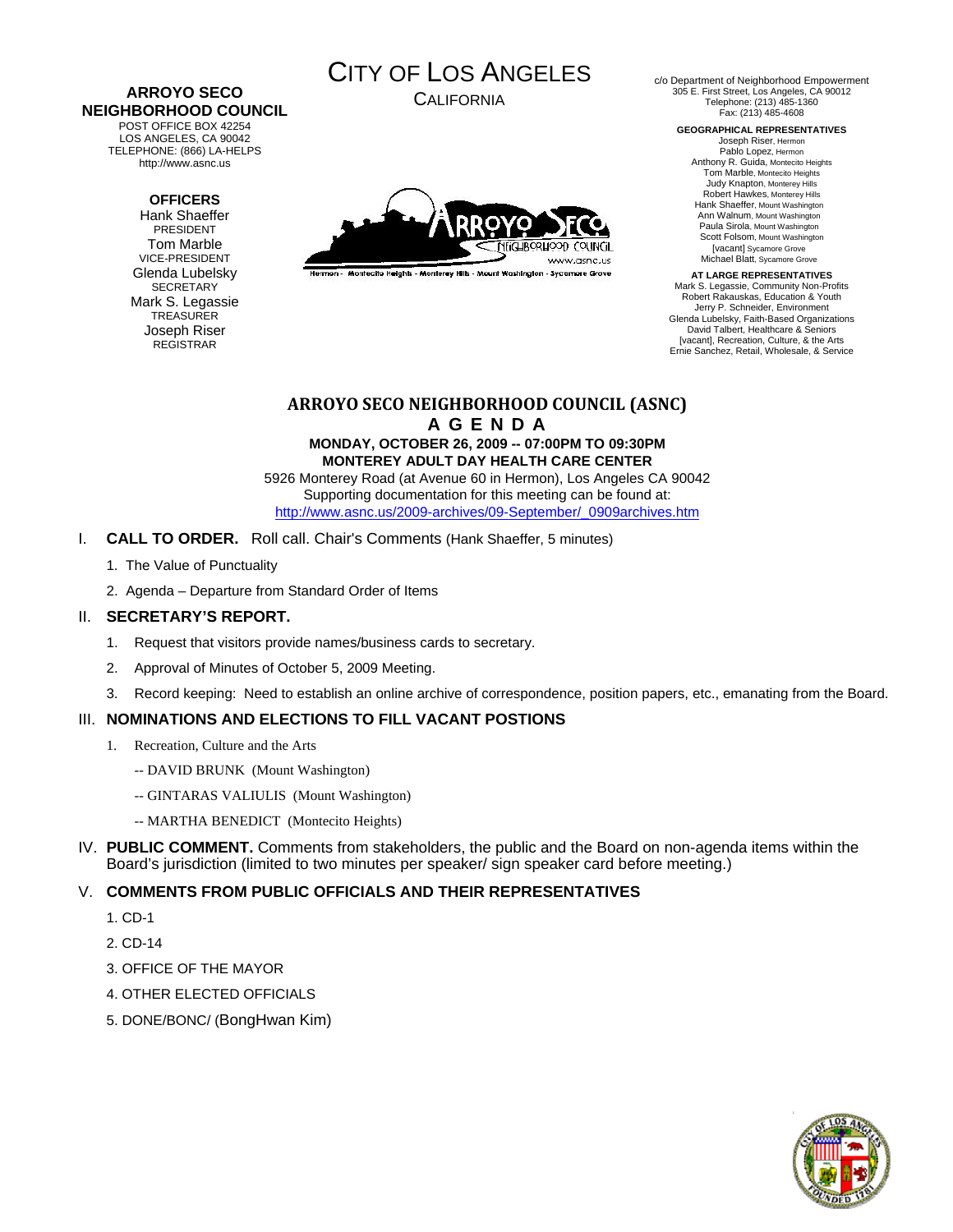# **ARROYO SECO NEIGHBORHOOD COUNCIL (ASNC)**

### **AGENDA, Page 2 MONDAY, OCTOBER 26, 2009 · 07:00PM TO 09:30PM MONTEREY ADULT DAY HEALTH CARE CENTER**

### VI. **TREASURER'S REPORT.** (Mark S. Legassie)

### VII. **ACTION ITEMS.** Funding Requests.

1. a) WAY FINDING SIGNAGE PROJECT - \$3,000 - Motion that ASNC provide funding in the amount of \$2,500 for a Way Finding Signage Project under a Community Beautification Grant. Funding is contingent upon award to the Community Beautification Grant for the fiscal year 2009 – 2010. This project has been under discussion for the last two months in the ASNC Environment Committee, and the committee recommends the project. The project would provide directional way finding signage to assist pedestrians find their way to various cultural, historical, and recreational destinations (such as Audubon Center, Debs Park, Heritage Square, and Lummis Home) from the Metro Rail Gold Line Southwest Museum Station. *[Request Originator: Jerry Schneider]* (Postponed from Oct 5<sup>th</sup> Meeting)

 b) SIGNAGE PROJECT Associated Motion: to send a letter to Office of Community Beatification in support of the ASNC Way Finding Signage Project as part of the Community Beautification Grant application. (Postponed from Oct  $5<sup>th</sup>$  Meeting)

2. WATERING OF 20 TREES BETWEEN 2900-4978 FIGUEROA - \$2000 *[Category: Env & Beautification]* Motion to allocate up to \$2000 in community project funds to the non-profit organization Northeast Trees to water 20 trees for one year at locations on Figueroa Ave from 3900 to 4978 Figueroa (which borders the HHPNC). *[Request Originator: Aaron Thomas, Northeast Trees* 

### **VII ACTION ITEMS.** Non-Finance Related.

### 1 710 FREEWAY DISCUSSION

a) Consideration of and Possible Adoption of Statement as per unanimous recommendation of the Board's 710 Working Group *[Tom Marble]*

Text of Statement is Attached.

b) Motion that the ASNC file a Community Impact Statement in support of L.A. City Council File #09-0002-s189 (Garcetti/Huizar/ Reyes, submitted Sept. 30, 2009), a resolution whereby the City would oppose any extension of the 710 Freeway via tunnel through Zones 1 and 2, while calling for any portal opening for such a tunnel in Zone 3 to be south of Valley Blvd. (Zones as defined by the Caltrans/MTA SR-710 Tunnel Technical Study). The full text of City Council's proposed resolution may be downloaded here: [http://clkrep. lacity.org/ onlinedocs/ 2009/09-0002- s189\\_mot\\_ 9-30-09.pdf](http://clkrep.lacity.org/onlinedocs/2009/09-0002-s189_mot_9-30-09.pdf)

Suggested "CIS" text (limited to < 100 words)

The Arroyo Seco Neighborhood Council supports this action insofar as the resolution opposes as impractical and costly any completion of the 710 Freeway underneath our ASNC communities, contained almost completely in Caltrans "Zones 1 and 2." As good neighbors in the City NC system, ASNC defers to the LA32 Council, representing El Sereno, regarding any construction there. Within Los Angeles City, LA32's area would bear the major portion of any potential negative effects from a possible tunnel extension through "Zone 3."

- 2. ROSE HILLS COMMUNITY SIGN(S) Request for a Board resolution indicating that the ASNC has no objection to the placement of a "Rose Hills" community sign on Monterey Road adjacent to (but not within) the ASNC's boundaries.
- 3. VOTING BY ASNC PRESIDENT. Amend Standing Rules or Bylaws, as determined by Rules and Elections Committee, to enable the President to take part in board votes (Joe Riser)
- 4. FOOD DRIVE. Proposal for ASNC to sponsor a food drive for needy families in all ASNC communities. *[Roy Payan, Montecito Heights Improvement Association]*
- 5. PROPOSED ASNC COMMENT ON BICYCLE PLAN. The City's new bicycle plan requests that mountain biking be permitted on one dirt trail in Debs Park. It is currently allowed on the paved roads. Mountain biking on any dirt trail in Debs Park is inconsistent with the Debs Park Framework Plan, a city ordinance. It is requested that the ASNC oppose the bicycle plan insofar as it permits mountain biking in Debs Park. [*Martha Benedict*

### VIII. **COMMITTEE REPORTS.**

- 1. Local Issues.
	- (a) Hermon



**ARROYO SECO NEIGHBORHOOD COUNCIL** Post Office Box 42254, Los Angeles, Ca90042 Phone (866) LA-HELPS www.asnc.us

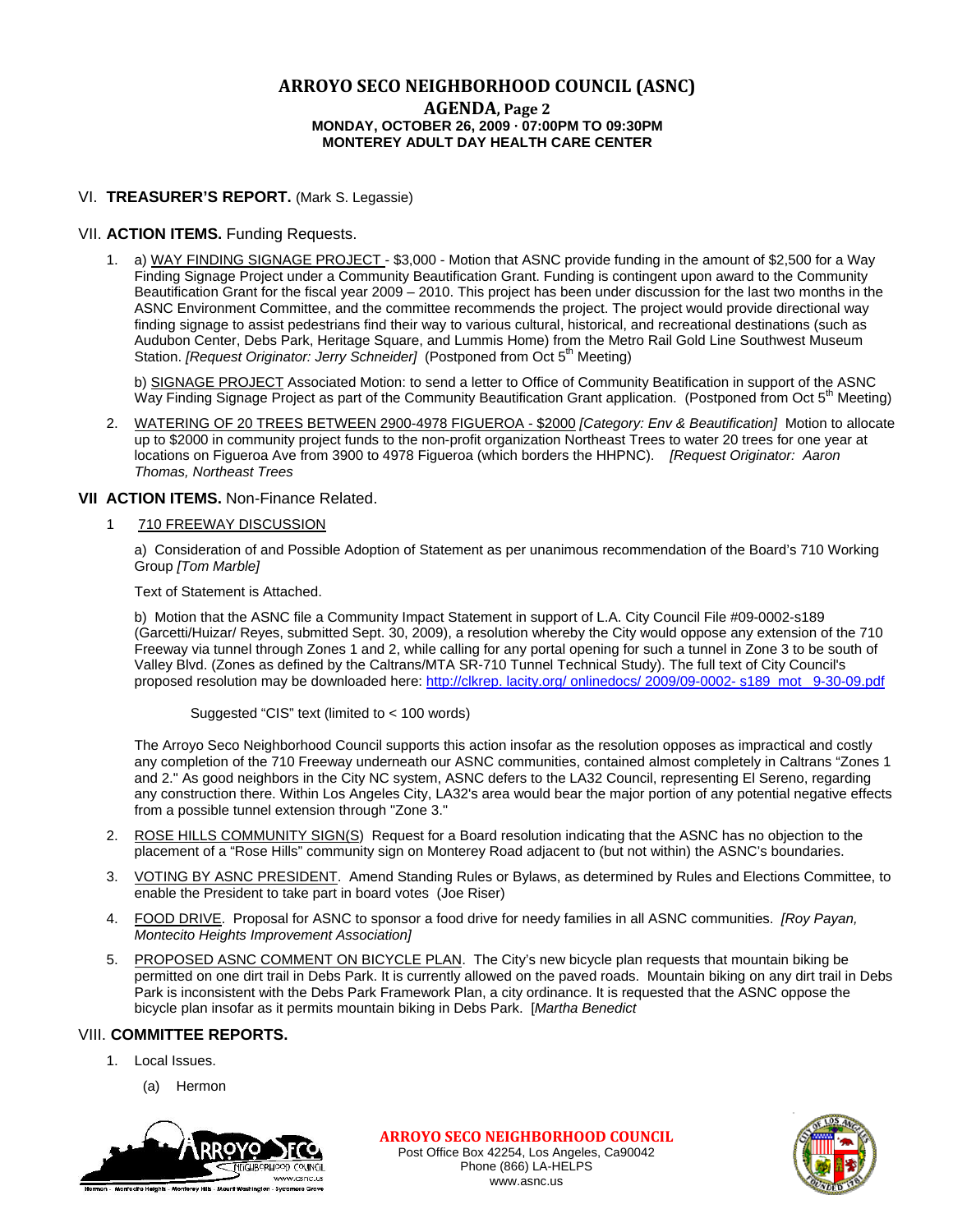## **ARROYO SECO NEIGHBORHOOD COUNCIL (ASNC)**

#### **AGENDA, Page 3 MONDAY, OCTOBER 26, 2009 · 07:00PM TO 09:30PM MONTEREY ADULT DAY HEALTH CARE CENTER**

- (b) Montecito Heights
- (c) Monterey Hills
- (d) Mount Washington
- (e) Sycamore Grove
- 2. Communications and Outreach (Joseph Riser)
- 3. Budget and Finance (Mark Legassie)
- 4. Environment (Jerry Schneider)
- 5. Community Garden (Paula Sirola)
- 6. Public Safety (Mark Legassie)

### IX. **REPORTS FROM LIAISONS.** (10 minutes)

- 1. LOS ANGELES NEIGHBORHOOD COUNCILS COALITION (Ann Walnum)
- 2. MW ELEMENTARY SCHOOL MULTIPURPOSE ROOM (Ann Walnum)
- 3. FRIENDS OF SOUTHWEST MUSEUM (Ann Walnum)
- 4. DIRECTOR OF ANIMAL WELFARE (Lezle Stein, [thedogtrainer@hotmail.com](mailto:thedogtrainer@hotmail.com), 323-225-6700)
- 5. DWP (Peter Parrish)
- X. **NEW BUSINESS** (Committee referrals and/or future Board agenda items). (10 minutes)
	- 1. Comments from the Board on subject matters within its jurisdiction, and suggestions for future agenda items.
	- 2. Future meeting dates and locations (Hank Shaeffer)

Next meeting date: NOVEMBER 23, 2009 at 07:00PM, Monterey Adult Day Health Care Center.

### XI. **ADJOURNMENT.**

**Funding requests**: Unless otherwise stated in the approved motion, any funds appropriated for community projects as a result of this meeting's actions: (1) will be drawn from the 2009-10 ASNC budget; and, (2) under ASNC standing rules, expenditure of any such funds must begin within 6 months or the appropriation will automatically lapse.

The public is requested to fill out a "**Speaker Card**" to address the Board on any item of the agenda prior to the Board taking action on an item. Comments from the public on Agenda items will be heard only when the respective item is being considered. Comments from the public on other matters not appearing on the Agenda that is within the Board's subject matter jurisdiction will be heard during the Public Comment period. Public comment is limited to 2 minutes per speaker, unless waived or adjusted in the interest of fairness, by the presiding officer of the Board. The agenda is posted for public review at Mount Washington Elementary School Bulletin Board, Carlin G. Smith Recreation Center, supermarket at Avenue 45 and Figueroa Street, art gallery at 4108 N. Figueroa Street, Montecito Heights Senior Center, Montecito Heights Recreation Center; adult day healthcare center at Avenue 60 and Monterey Road, as well as the ASNC's official Website at www.ASNC.us, and distributed via the ASNCalert Yahoo Group (opt-in E-mail listserv). As a covered entity under Title II of the Americans with Disabilities Act, the City of Los Angeles does not discriminate on the basis of disability and upon request, will provide reasonable accommodation to ensure equal access to its programs, services, and activities. Sign language interpreters, assistive listening devices, or other auxiliary aids and/or services may be provided upon request. To ensure availability of services, please make your request at least 3 business days prior to the meeting you wish to attend by contacting Naheed Qureshi, Dept. of Neighborhood Empowerment Project Coordinator, at (213) 473-5391.

**Process for Reconsideration**: The Board may reconsider and amend its actions on items listed on the agenda in accordance with Robert's Rules of Order.

**In compliance with Government Code section 54957.5**, non-exempt writings that are distributed to a majority or all members the Board of Representatives in advance of a meeting may be viewed at the neighborhood council Website by clicking on/visiting the link at the top of the agenda, or at the scheduled meeting.



**ARROYO SECO NEIGHBORHOOD COUNCIL** Post Office Box 42254, Los Angeles, Ca90042 Phone (866) LA-HELPS www.asnc.us